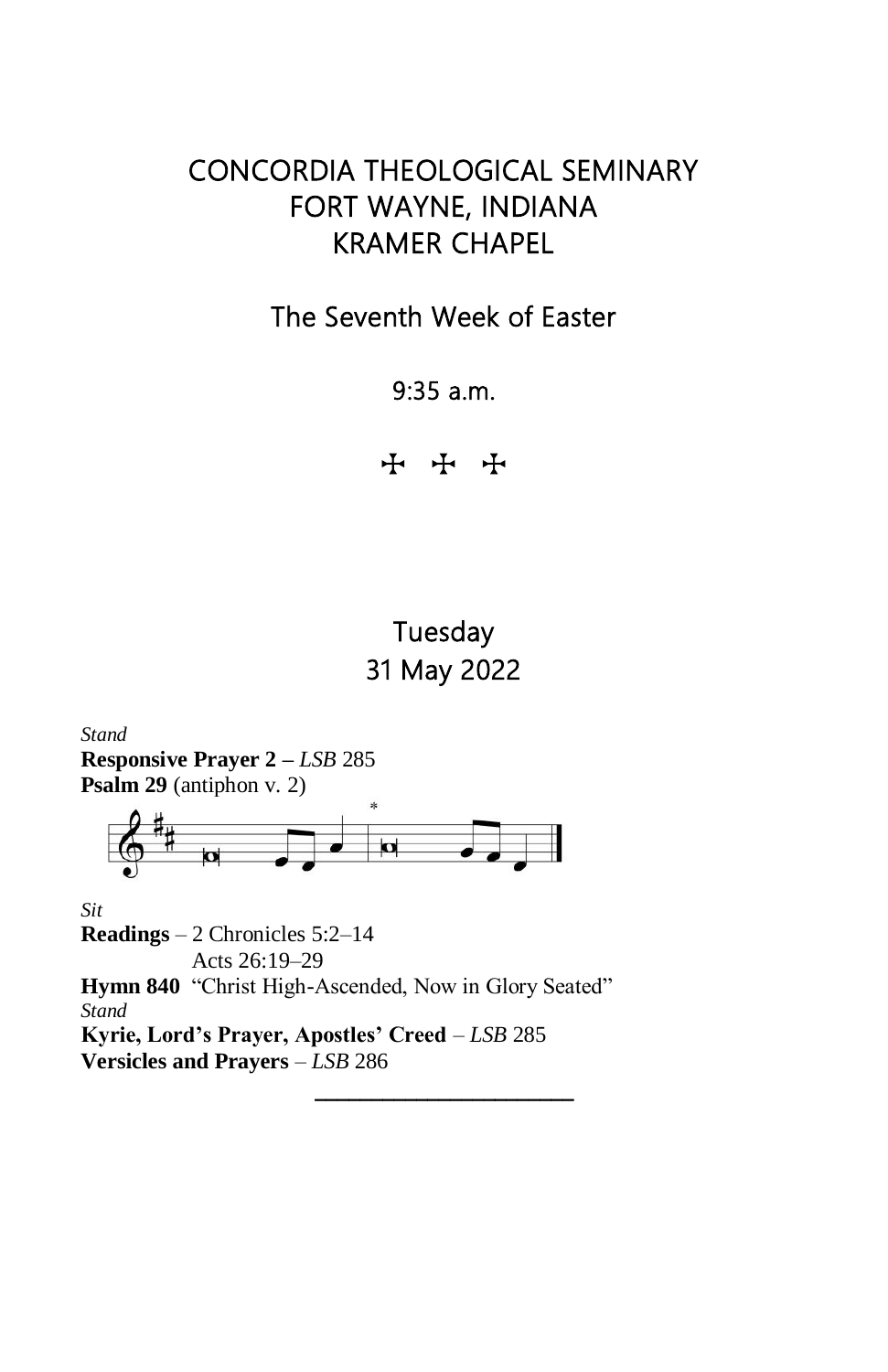# **Wednesday** 1 June 2022

### The Visitation (observed)

#### Reverend Brian Stark Preacher and Celebrant

*The celebration of the Lord's Supper in Kramer Chapel is under the auspices of St. Paul's Lutheran Church, Fort Wayne, the Rev. Peter Cage, pastor. Communicants at this altar are to be in full confessional fellowship with The Lutheran Church—Missouri Synod. If there are spiritual concerns that may affect your communing here, please contact the Dean of Chapel or Dr. Rast prior to the service. If you are not communing this day but wish to receive a blessing, please cross your arms over your chest as you approach the chancel.*

### Divine Service

Setting One - LSB 151

*Stand and turn to face the font.*

**Confession and Absolution** – *LSB* 151 **Kyrie** – *LSB* 152 **Gloria in Excelsis** – *LSB* 154 **Salutation and Collect of the Day** – *LSB* 156 *Sit* **Old Testament Reading –** Isaiah 11:1–5 *Stand* **Alleluia and Verse** *(LSB 951) The congregation sings the alleluia before and after the proper verse.*



*Verse*: Blessed is she who believed that there would be a fulfillment of what was spoken to her from the Lord, alleluia.

**Holy Gospel** – Luke 1:39–45 *Sit* **Sermon** *Stand* **Nicene Creed** – *LSB* 158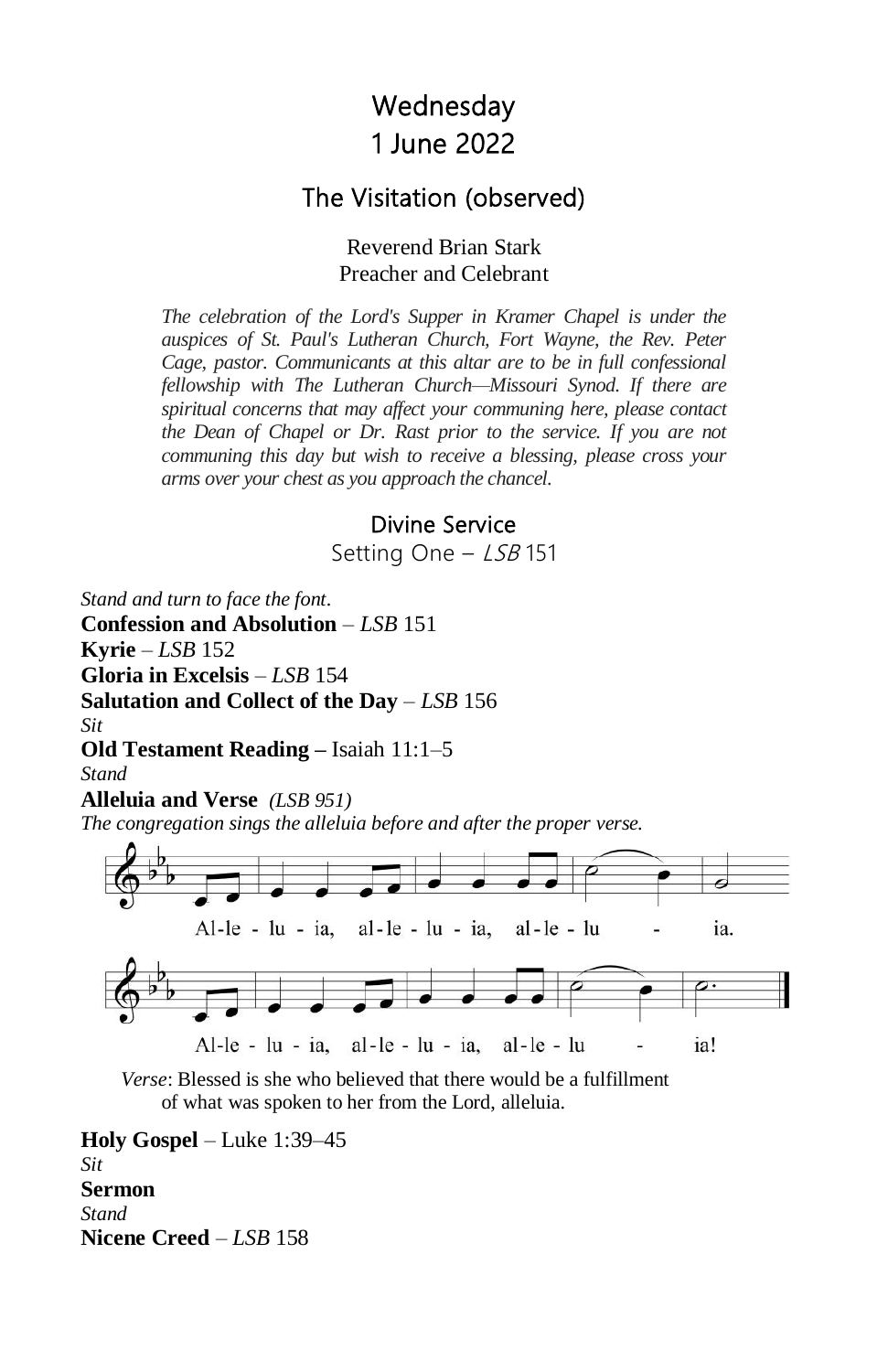### **Prayer of the Church**

*During the Offertory Hymn, the congregation processes to the chancel, gathering around the rail for the remainder of the service.*

**Offertory Hymn** "From East to West" *(LSB 385)*



**Service of the Sacrament –** *LSB* 160 *Sit*

### **Distribution Canticle** "Magnificat" *(LSB 248)*

*The congregation sings only the refrain:*

My soul magnifies the Lord, and my spirit rejoices in God, my Savior.

My soul magnifies the Lord, and my spirit rejoices in God, my Savior.

*Stand*

### **Post-Communion Collect and Benediction** – *LSB* 166

*Today marks the commemoration of Justin, Martyr.*  $\mathcal{L}_\text{max}$  , where  $\mathcal{L}_\text{max}$  and  $\mathcal{L}_\text{max}$